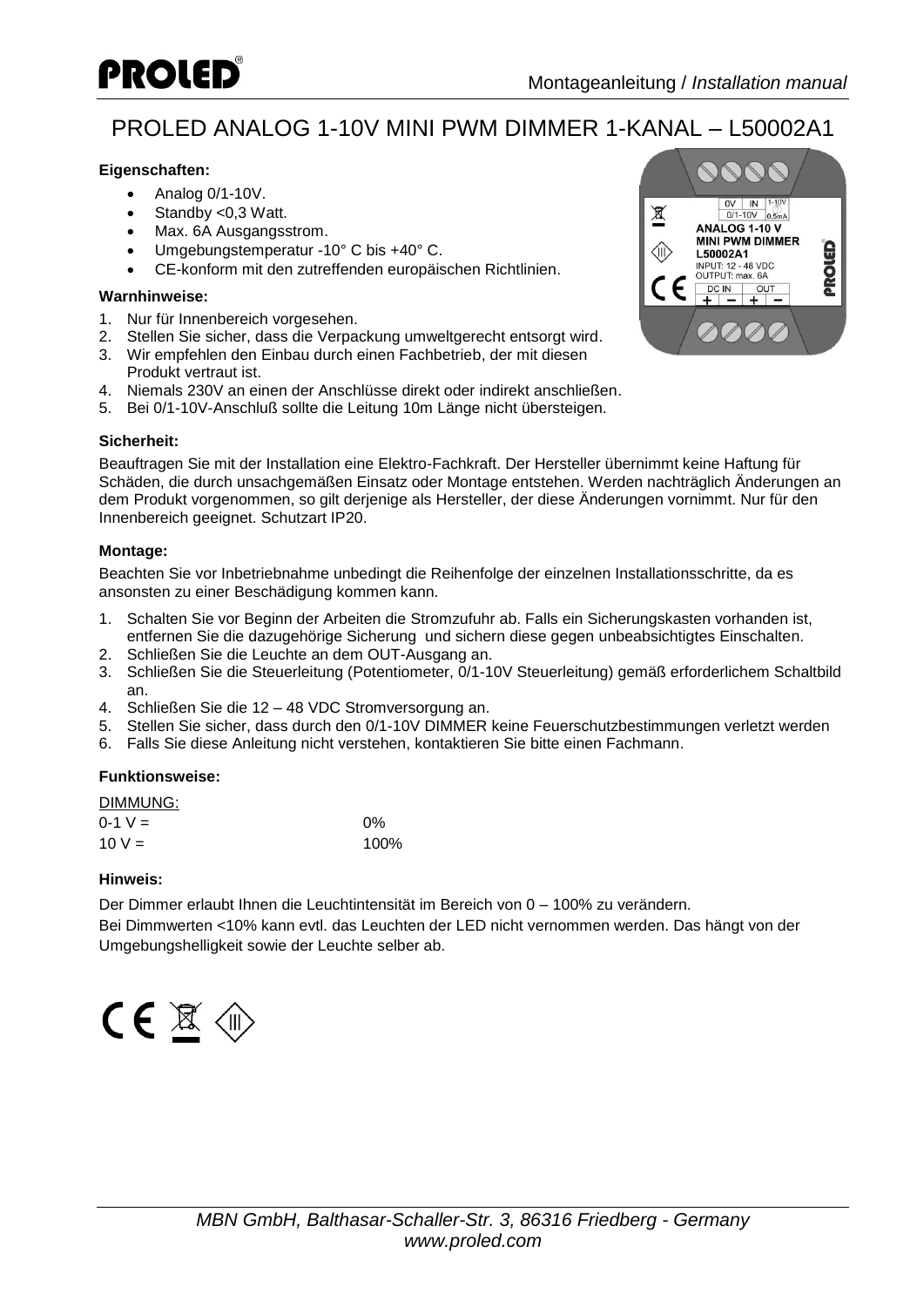

## **Anschlußdiagramm:**



05.19 Technische Änderungen vorbehalten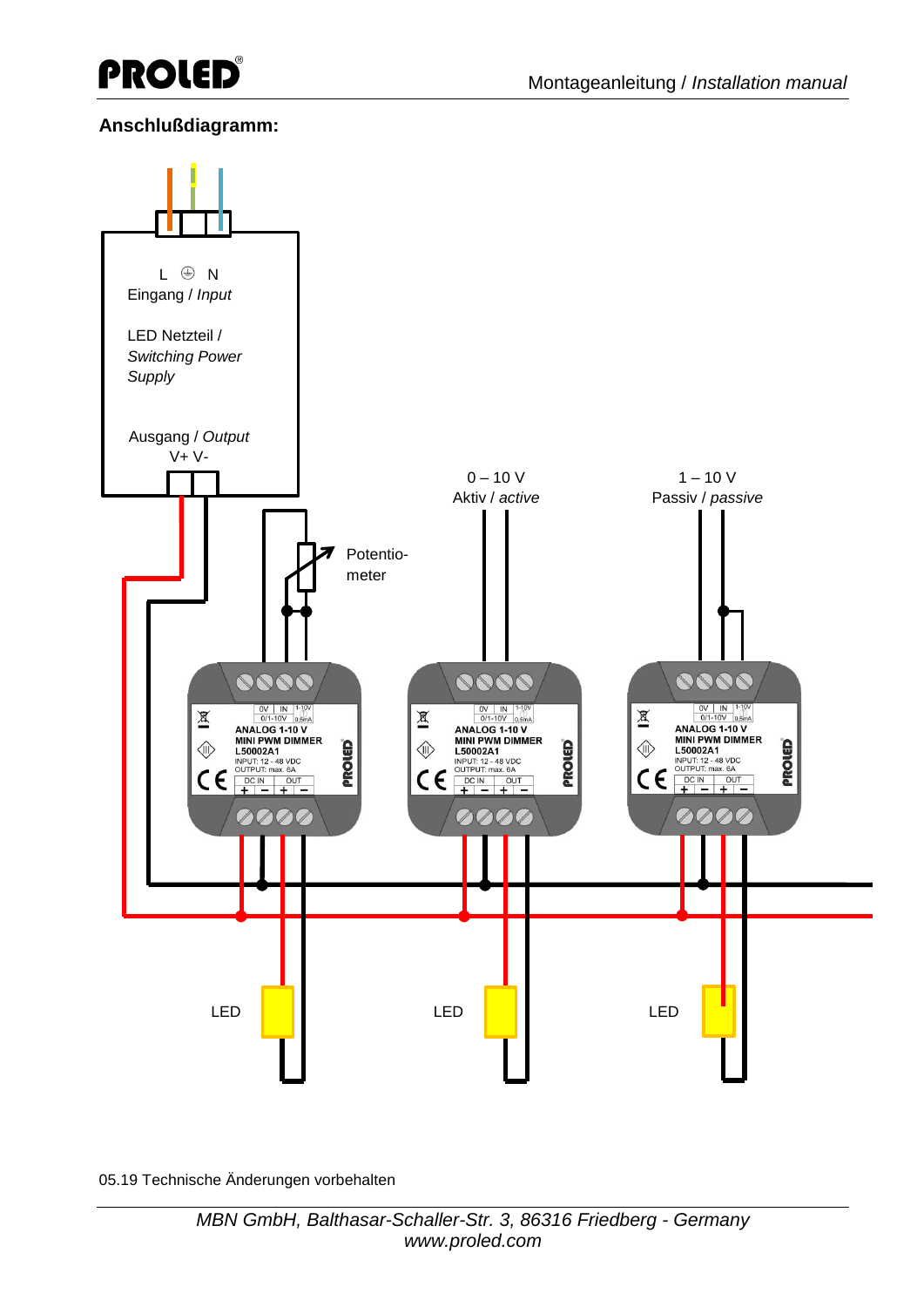

# PROLED ANALOG 1-10V MINI PWM DIMMER 1-CH. - L50002A1

### **Characteristics:**

- $\bullet$  Analog 0/1-10V.
- Standby <0,3 Watt.
- Max. 6A output current.
- Usage temperature -10° C till +40° C.
- CE-conformity with the related directive.

### **Warnings:**

- 1. For indoor use only.
- 2. Please ensure that the packaging is disposed of in a safe environment.
- 3. We do recommend that a qualified electrician should be used to install the products.
- 4. Never connect any of the connectors to 230V mains supply directly or indirectly.
- 5. At 0/1-10 V installation the wirings shall do not exceed 10m length.

### **Safety Indices:**

Be sure to have a qualified electrician complete installation. The manufacturer is then discharged from liability when damage is caused by improper use or installation. If any controller is subsequently modified, the person responsible for the modification shall be considered as manufacturer. For indoor use only. Protection class IP20.

### **Installation:**

Please follow the sequence of installation step by step. Non-observance can lead to damage.

- 1. Switch off the electricity at the mains before commencing and (if a fuse box is installed) remove the appropriate circuit fuse to avoid accidental switching on of the mains supply.
- 2. Connect the luminaire to OUT-connector.
- 3. Connect the signal input (potentiometer, 0/1-10V signal) according to desired schematic.
- 4. Connect 12 48 VDC power supply.
- 5. Ensure fire regulations are not breached when fitting your 0/1-10V-controller.
- 6. If you are in any doubt regarding these instructions, consult a qualified electrician.

### **Function:**

| DIMMING:    |       |
|-------------|-------|
| $0 - 1$ V = | $0\%$ |
| $10 V =$    | 100%  |

### **Remarks:**

The device allows you to vary the luminious intensity from 0 – 100%. For brightness levels <10%ignition of luminairs driven can not be clearly visible. This depends on the ambient light and the luminaire features.

$$
\mathsf{CE} \not\cong \mathsf{C}
$$